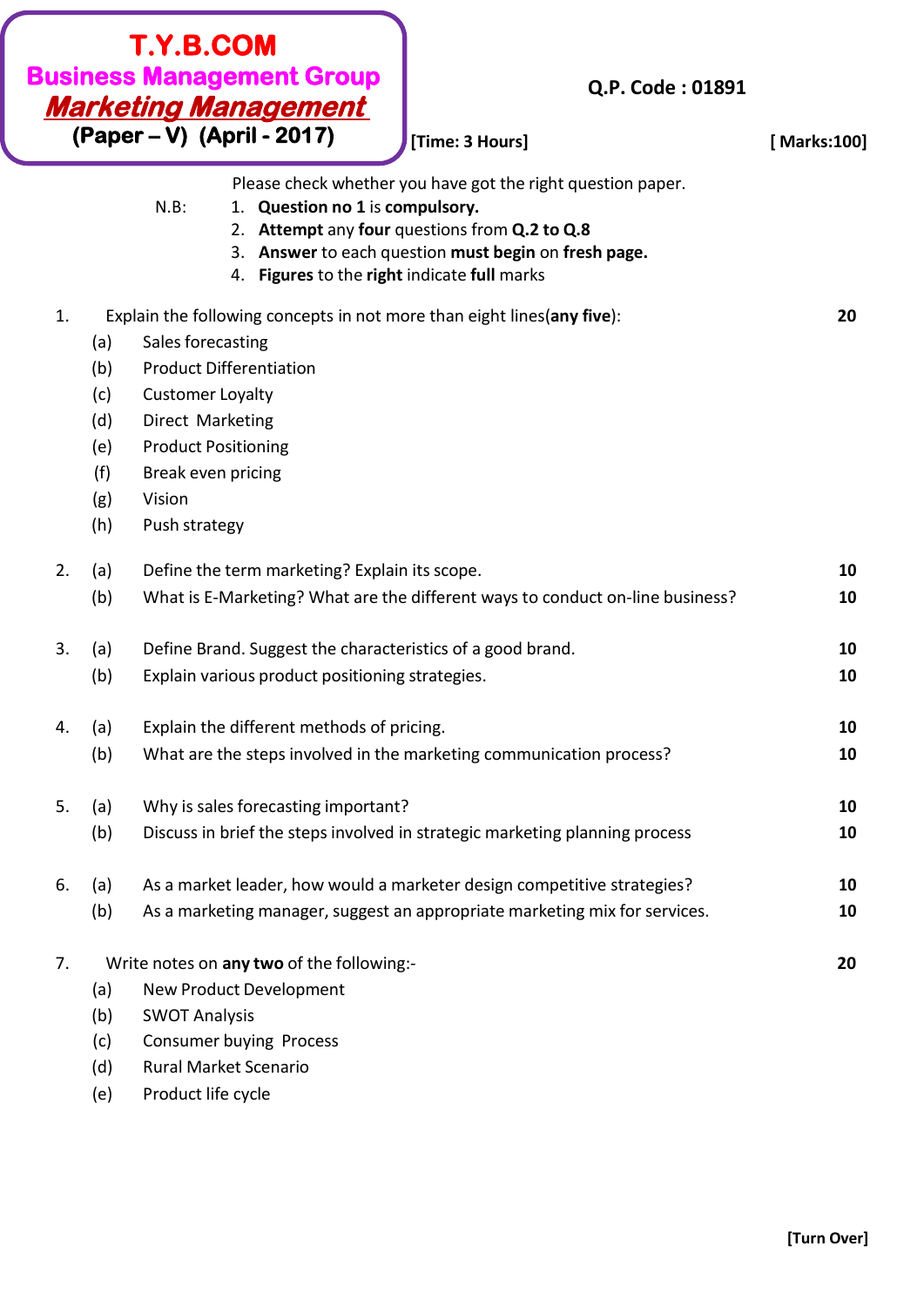## 8. Case Study:- **20**

In the late 90's, LEGO was aggressively expanding their brand using innovative product designs. It meant manufacturing thousands of new, unique toys that had little connection to the classic LEGO brick systems. LEGO felt the negative impact of this strategy in the year 2003, when the company had lost \$ 300 million in one year and it was projected a further loss of \$400, million in the following year. When Jorgen Knudstorp took over as CEO in 2004, he took a new approach to LEGO product design: "Ask the kids what they want". The research findings were that the kids didn't wanted to play with pre-built, LEGO-branded action figures. They wanted to build themselves. So, LEGO made their marketing team(who had done extensive research) work with the product designers to make sure they were creating LEGO lines that kids actually wanted. In 2006, LEGO hired an agency to create a campaign that reflected this new direction. "Imagine" got back to LEGO basics by showing classic bricks casting shadows that resembled more complex objects, imitating how kids use their imaginations when building with LEGO. In 2015, which LEGO declared its best year ever, the company brought in \$5.2 billion in revenue, making LEGO the second biggest toy company in the world. Questions:-

- (a) Analyze the weakness of the strategy adopted by LEGO in the late 90's
- (b) Suggest various promotional strategies that could have been adopted by LEGO in the late 90's
- (c) In your opinion, What other strategies could be used by LEGO to connect with its customers to maintain long term relationship?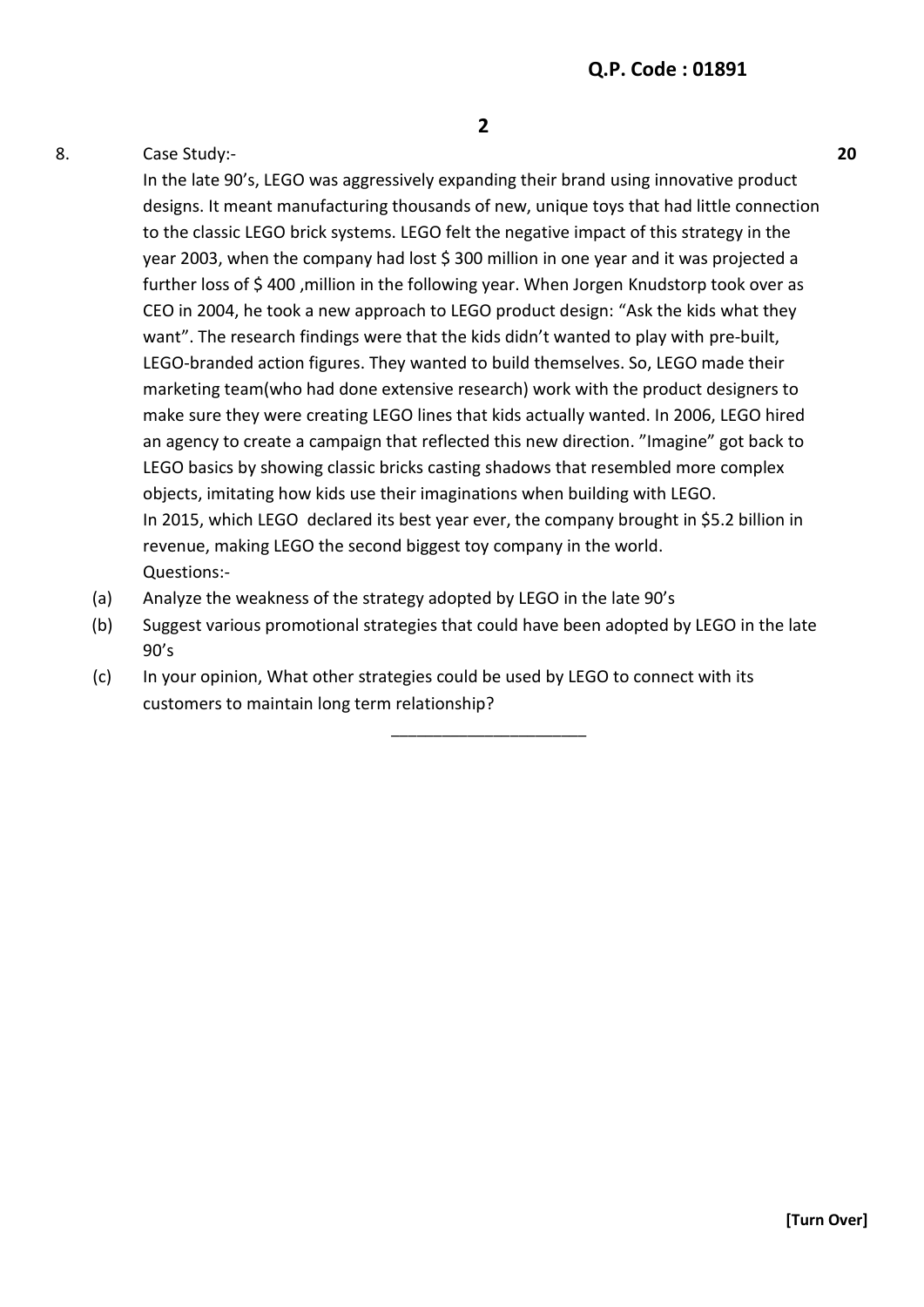| aw: | तास |
|-----|-----|
|     |     |

بان 100.1mm<br>ال  $\ddot{\phantom{a}}$ 

|              |                           | वळ: ३ तास                                                                                                                                                                                                    | [ ણ્કુખ મુખ:100] |
|--------------|---------------------------|--------------------------------------------------------------------------------------------------------------------------------------------------------------------------------------------------------------|------------------|
|              |                           | १. प्रश्न क्रमांक <b>१ अनिवार्य</b> आहे.<br>सूचना:<br>२. प्र. २ ते ८ ह्या प्रश्नांपैकी कोणत्याही चार प्रश्नांची उत्तरे लिहा.<br>३. उजवीकडील अंक पूर्ण गुण दर्शवितात<br>४. इंग्रजी प्रश्न मूळ प्रमाण मानावेत. |                  |
| १.           |                           | खालील संकल्पना स्पष्ट करा. आठ ओळींपेक्षा जास्त नको(कोणत्याही <b>पाच</b> ):                                                                                                                                   | २०               |
|              | (3)                       | विक्रेय पूर्वानुमान                                                                                                                                                                                          |                  |
|              | $(\overline{\mathsf{p}})$ | वस्तू भेद/फरक                                                                                                                                                                                                |                  |
|              | (क)                       | ग्राहक विश्वासर्हता                                                                                                                                                                                          |                  |
|              | $(\overline{s})$          | सरळ विपणन                                                                                                                                                                                                    |                  |
|              | $(\overline{\xi})$        | वस्तू स्थानिकरण                                                                                                                                                                                              |                  |
|              | (फ)                       | ना नफा ना तोटा किंमत (Break even pricing)                                                                                                                                                                    |                  |
|              | $(\Pi)$                   | दूरदृष्टी                                                                                                                                                                                                    |                  |
|              | (5)                       | पुश व्यूहरचना                                                                                                                                                                                                |                  |
| २.           | (3)                       | विपणन ह्या संकल्पनेची व्याख्या द्या.त्याची व्याप्ती स्पष्ट करा.                                                                                                                                              | १०               |
|              | $(\overline{\mathsf{q}})$ | ई– विपणन म्हणजे काय? ऑनलाईन व्यापार करण्यासाठीच्या विविध पद्धती कोणत्या आहे?                                                                                                                                 | १०               |
| ३.           | (3)                       | बोधनामांकनाची परिभाषा द्या. चांगल्या बोधनामांकनाचे वैशिष्टये सूचवा.                                                                                                                                          | १०               |
|              | $(\overline{\mathsf{a}})$ | उत्पादन स्थान निश्चितीकरणाचे विविध व्यूहरचना स्पष्ट करा.                                                                                                                                                     | १०               |
|              |                           |                                                                                                                                                                                                              |                  |
|              | ४. (अ)                    | किंमत निर्धारणाच्या विविध पद्धती स्पष्ट करा.                                                                                                                                                                 | १o               |
|              | (ब)                       | विपणन संदेश प्रक्रियेत समाविष्ट असलेल्या पायऱ्या कोणत्या?                                                                                                                                                    | 80               |
| ५.           | (3)                       | विक्रेय पुवानुमान हे महत्वाचे का असते?                                                                                                                                                                       | १o               |
|              | $(\overline{\mathsf{a}})$ | विपणन व्यूहरचना नियोजन प्रक्रियेत समाविष्ट असलेल्या पायऱ्या थोडक्यात चर्चा करा.                                                                                                                              | १०               |
| $\epsilon$ . | (3)                       | बाजारपेठ प्रमुख(नेता) म्हणून विपणनक स्पर्धात्मक डावपेचांची कशा प्रकारे आखणी करेल                                                                                                                             | १०               |
|              | $(\overline{\mathsf{a}})$ | विपणन व्यवस्थापक म्हणून 'सेवांसाठी योग्य विपणन मिश्रण' सूचवा                                                                                                                                                 | १०               |